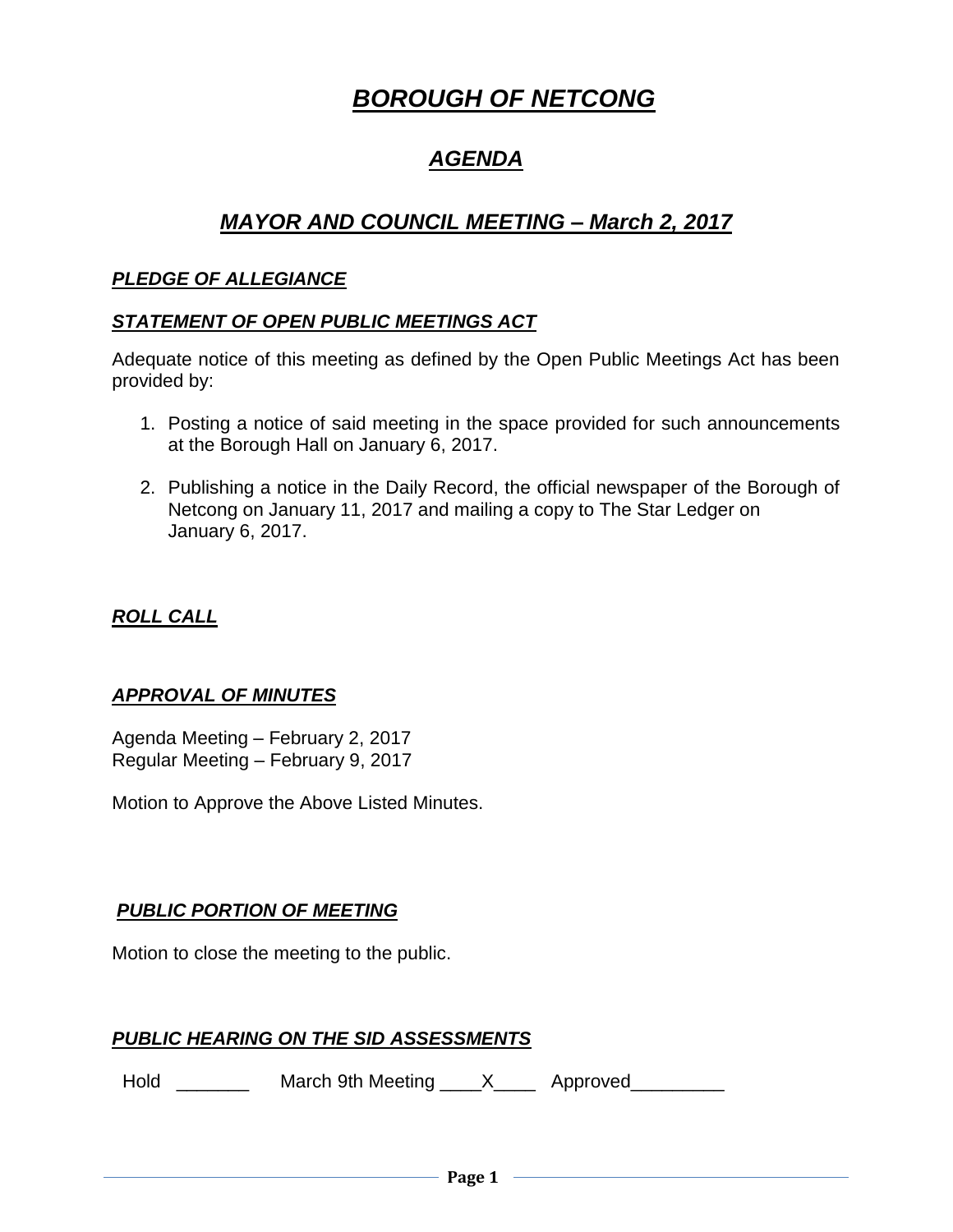**Resolution #2017-39 -** Resolution Approving the Property Assessments for the Netcong Community Partnership Special Improvement District of the Borough of Netcong

Hold\_\_\_\_\_\_\_\_\_\_\_\_ March 9th Meeting \_\_\_\_X\_\_\_\_\_ Approved\_\_\_\_\_\_\_\_\_

#### *ORDINANCE ADOPTIONS*

**1. Ordinance 2017-2** - AN ORDINANCE AUTHORIZING THE POLICE CHIEF TO EXECUTE AN APPLICATION FOR A CHARITABLE SOLICITATION PERMIT FOR AMERICAN LEGION AMBULANCE CORP OF STANHOPE/NETCONG'S "COIN DROP" ON JUNE  $9^{TH}$ , JUNE 10<sup>TH</sup> 2017 AND ON SEPTEMBER  $8^{TH}$ , AND SEPTEMBER 9<sup>th,</sup> 2017 AT THE INTERSECTIONS OF ALLEN STREET AND LEDGEWOOD AVENUE AND MAIN STREET AND ROUTE 46 IN THE BOROUGH OF NETCONG, COUNTY OF MORRIS, STATE OF NEW JERSEY

Hold\_\_\_\_\_\_\_\_\_\_\_ March 9 Meeting \_\_X\_\_\_\_ Approved\_\_\_\_\_\_\_\_\_

#### *CORRESPONDENCE*

1. Lake Musconetcong Regional Planning Board – 2016 Annual Report

#### *OLD BUSINESS*

None

#### *NEW BUSINESS*

1. 2017 Budget Discussion

#### *PRIVILEGE OF THE FLOOR TO THE COUNCIL*

#### *MAYORS COMMENTS*

#### *RESOLUTIONS*

**1.** Resolution 2017-36 – Safe Corridor Grant